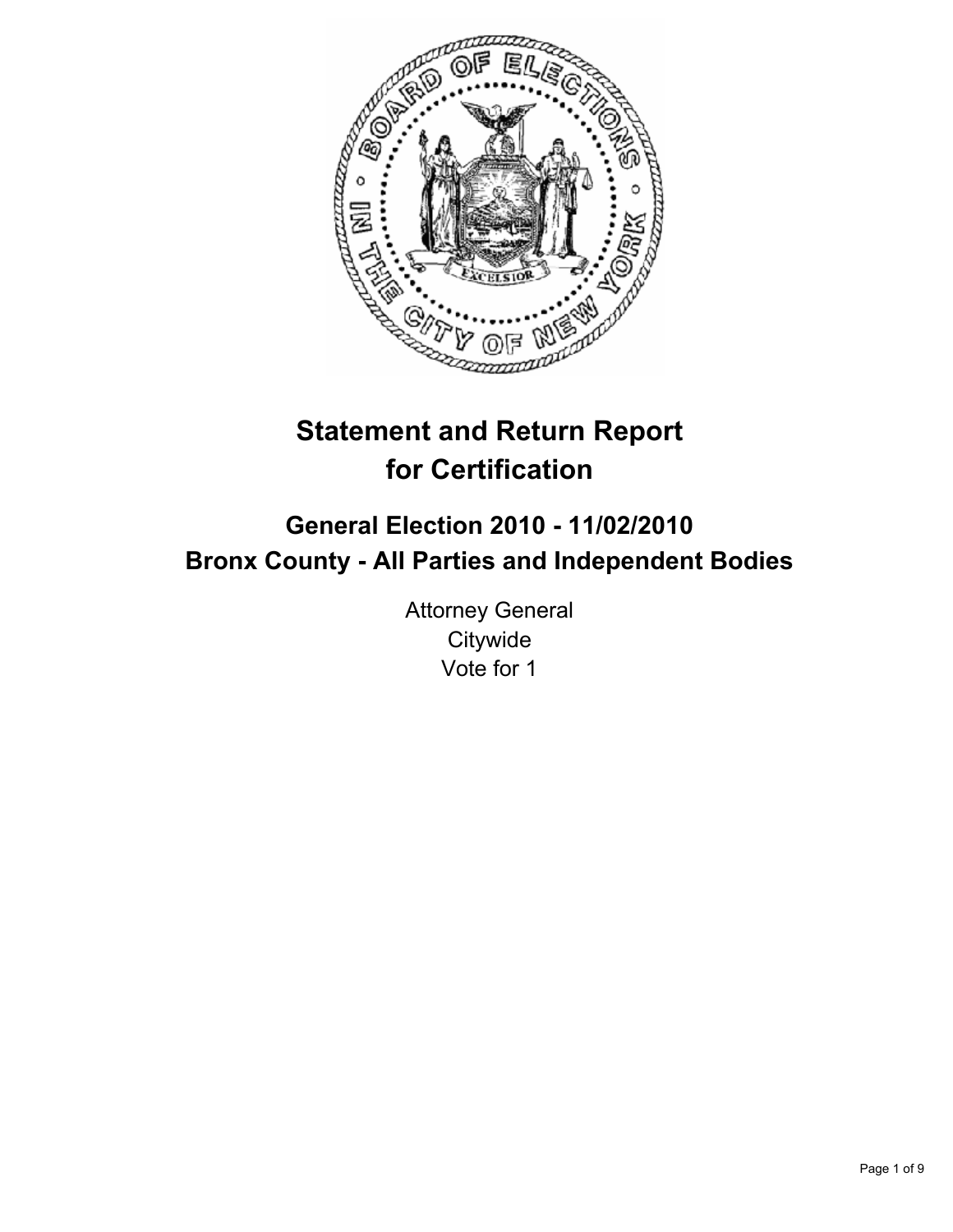

| PUBLIC COUNTER                         | 16,392 |
|----------------------------------------|--------|
| <b>EMERGENCY</b>                       | 0      |
| ABSENTEE/MILITARY                      | 183    |
| <b>AFFIDAVIT</b>                       | 437    |
| <b>Total Ballots</b>                   | 17,039 |
| ERIC T SCHNEIDERMAN (DEMOCRATIC)       | 13,237 |
| DAN DONOVAN (REPUBLICAN)               | 1,118  |
| ERIC T SCHNEIDERMAN (INDEPENDENCE)     | 185    |
| DAN DONOVAN (CONSERVATIVE)             | 193    |
| ERIC T SCHNEIDERMAN (WORKING FAMILIES) | 578    |
| CARL E PERSON (LIBERTARIAN)            | 57     |
| RAMON J JIMENEZ (FREEDOM)              | 290    |
| BONNIE MARIE POINTER (WRITE-IN)        | 1      |
| NO NAME (WRITE-IN)                     | 5      |
| <b>Total Votes</b>                     | 15,664 |
| Unrecorded                             | 1,375  |

| <b>PUBLIC COUNTER</b>                  | 13,474 |
|----------------------------------------|--------|
| <b>EMERGENCY</b>                       | 0      |
| ABSENTEE/MILITARY                      | 201    |
| <b>AFFIDAVIT</b>                       | 395    |
| <b>Total Ballots</b>                   | 14,103 |
| ERIC T SCHNEIDERMAN (DEMOCRATIC)       | 11,578 |
| DAN DONOVAN (REPUBLICAN)               | 422    |
| ERIC T SCHNEIDERMAN (INDEPENDENCE)     | 108    |
| DAN DONOVAN (CONSERVATIVE)             | 73     |
| ERIC T SCHNEIDERMAN (WORKING FAMILIES) | 451    |
| CARL E PERSON (LIBERTARIAN)            | 28     |
| RAMON J JIMENEZ (FREEDOM)              | 220    |
| A (WRITE-IN)                           | 1      |
| ALIYEH WILLIAMS (WRITE-IN)             | 1      |
| ETERNAL FATHER & LORD (WRITE-IN)       | 1      |
| ME (WRITE-IN)                          | 1      |
| NO NAM (WRITE-IN)                      | 1      |
| NO NAME (WRITE-IN)                     | 4      |
| <b>Total Votes</b>                     | 12,889 |
| Unrecorded                             | 1,214  |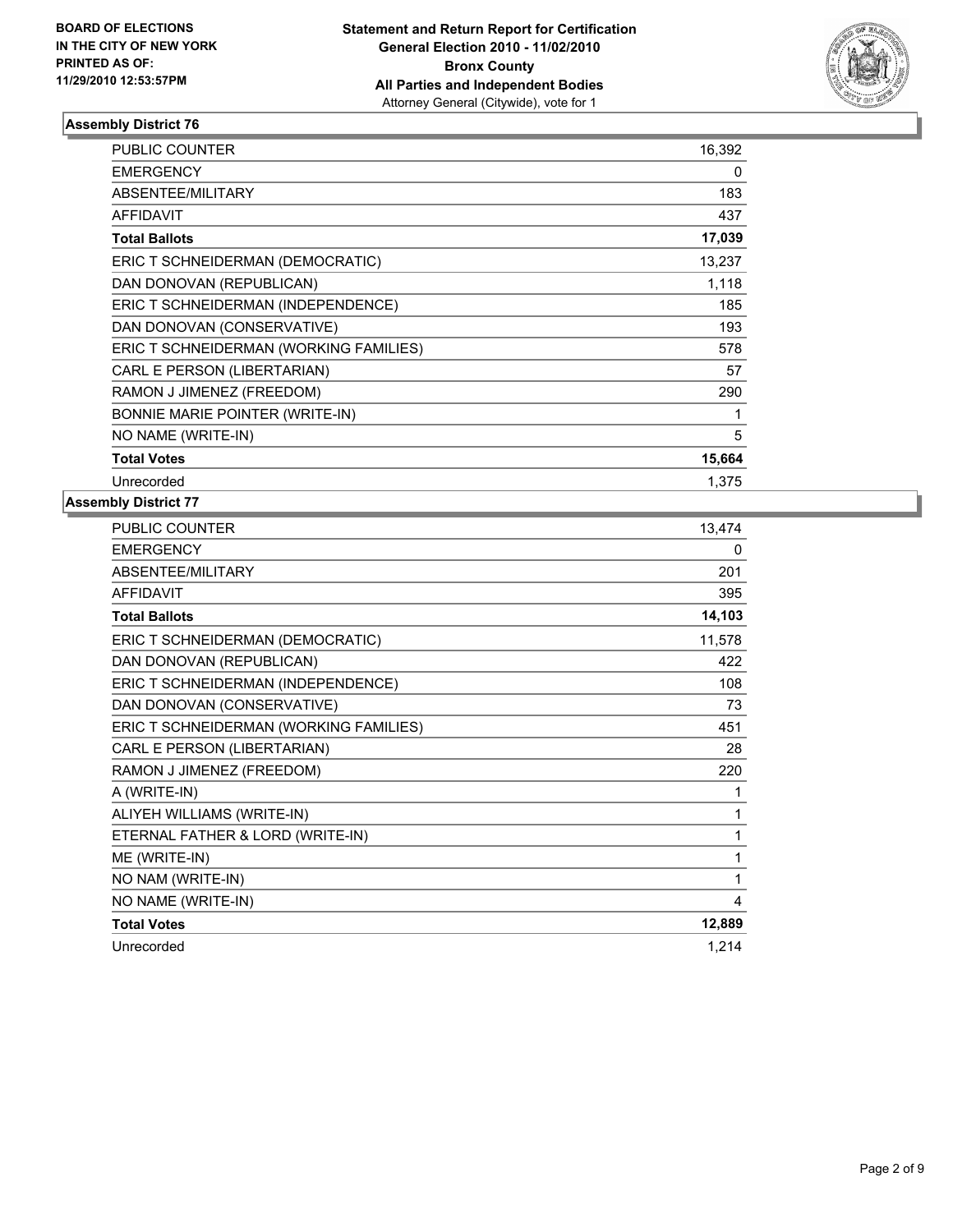

| <b>PUBLIC COUNTER</b>                  | 10,828 |
|----------------------------------------|--------|
| <b>EMERGENCY</b>                       | 0      |
| <b>ABSENTEE/MILITARY</b>               | 197    |
| <b>AFFIDAVIT</b>                       | 311    |
| <b>Total Ballots</b>                   | 11,390 |
| ERIC T SCHNEIDERMAN (DEMOCRATIC)       | 8,459  |
| DAN DONOVAN (REPUBLICAN)               | 903    |
| ERIC T SCHNEIDERMAN (INDEPENDENCE)     | 118    |
| DAN DONOVAN (CONSERVATIVE)             | 158    |
| ERIC T SCHNEIDERMAN (WORKING FAMILIES) | 526    |
| CARL E PERSON (LIBERTARIAN)            | 42     |
| RAMON J JIMENEZ (FREEDOM)              | 188    |
| CARL MCCALL (WRITE-IN)                 | 1      |
| NO NAME (WRITE-IN)                     | 4      |
| <b>Total Votes</b>                     | 10,399 |
| Unrecorded                             | 991    |

| <b>PUBLIC COUNTER</b>                  | 15,596 |
|----------------------------------------|--------|
| <b>EMERGENCY</b>                       | 0      |
| ABSENTEE/MILITARY                      | 216    |
| AFFIDAVIT                              | 378    |
| <b>Total Ballots</b>                   | 16,211 |
| ERIC T SCHNEIDERMAN (DEMOCRATIC)       | 13,085 |
| DAN DONOVAN (REPUBLICAN)               | 505    |
| ERIC T SCHNEIDERMAN (INDEPENDENCE)     | 133    |
| DAN DONOVAN (CONSERVATIVE)             | 109    |
| ERIC T SCHNEIDERMAN (WORKING FAMILIES) | 485    |
| CARL E PERSON (LIBERTARIAN)            | 36     |
| RAMON J JIMENEZ (FREEDOM)              | 292    |
| CARL E PERSON (WRITE-IN)               | 1      |
| NO NAME (WRITE-IN)                     | 2      |
| <b>Total Votes</b>                     | 14,648 |
| Unrecorded                             | 1,563  |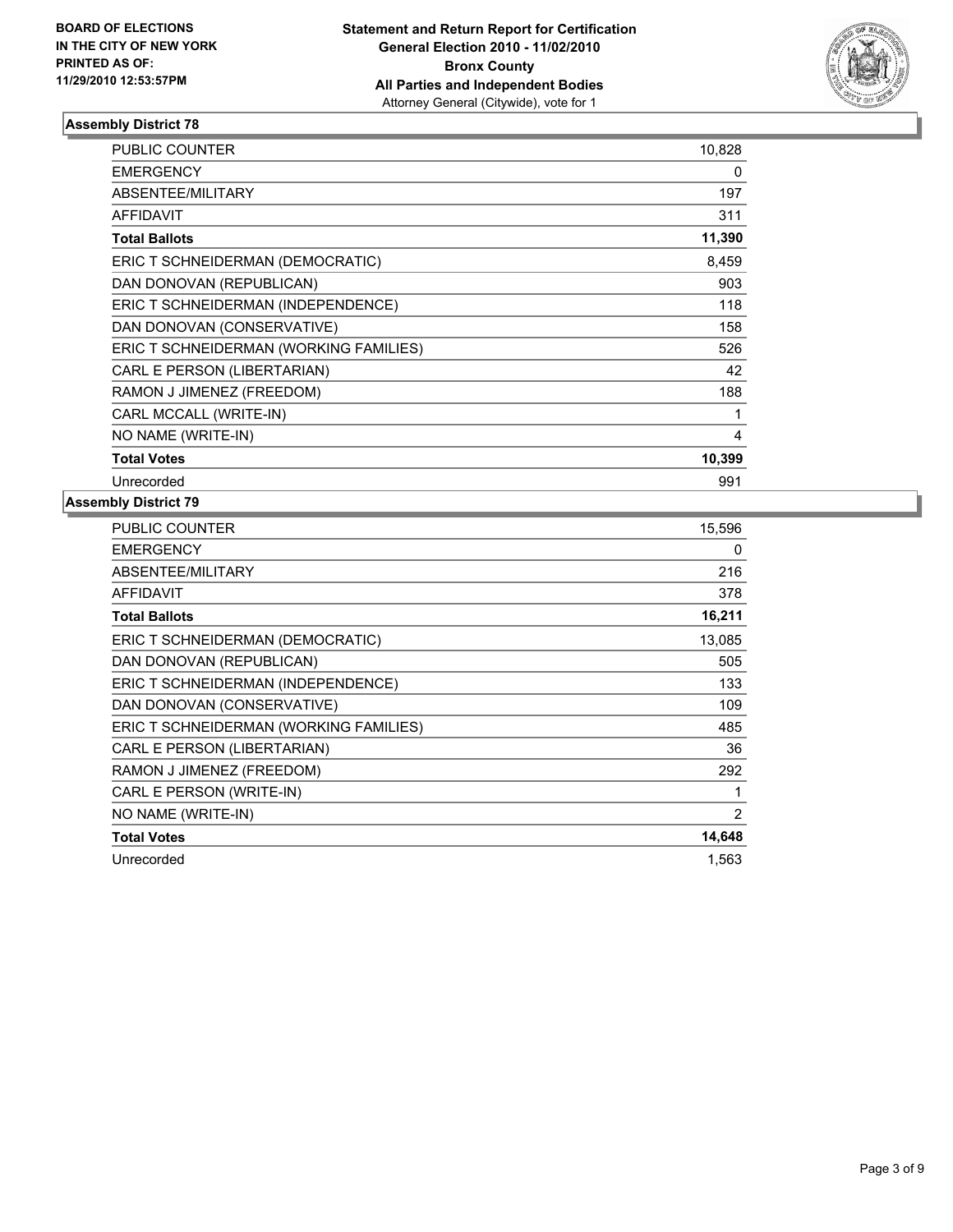

| <b>PUBLIC COUNTER</b>                  | 16,176         |
|----------------------------------------|----------------|
| <b>EMERGENCY</b>                       | 0              |
| <b>ABSENTEE/MILITARY</b>               | 423            |
| <b>AFFIDAVIT</b>                       | 361            |
| <b>Total Ballots</b>                   | 17,037         |
| ERIC T SCHNEIDERMAN (DEMOCRATIC)       | 10,498         |
| DAN DONOVAN (REPUBLICAN)               | 3,319          |
| ERIC T SCHNEIDERMAN (INDEPENDENCE)     | 274            |
| DAN DONOVAN (CONSERVATIVE)             | 512            |
| ERIC T SCHNEIDERMAN (WORKING FAMILIES) | 774            |
| CARL E PERSON (LIBERTARIAN)            | 58             |
| RAMON J JIMENEZ (FREEDOM)              | 249            |
| A (WRITE-IN)                           | 1              |
| ERIC (WRITE-IN)                        | 1              |
| GOD (WRITE-IN)                         | 1              |
| HOWIE HAWKINS (WRITE-IN)               | $\overline{2}$ |
| JANET RENO (WRITE-IN)                  | 1              |
| NO NAME (WRITE-IN)                     | 1              |
| RICHARD NAGAN (WRITE-IN)               | 1              |
| WOODY (WRITE-IN)                       | 1              |
| <b>Total Votes</b>                     | 15,693         |
| Unrecorded                             | 1.344          |

| <b>PUBLIC COUNTER</b>                  | 21,958 |
|----------------------------------------|--------|
| <b>EMERGENCY</b>                       | 0      |
| ABSENTEE/MILITARY                      | 744    |
| <b>AFFIDAVIT</b>                       | 410    |
| <b>Total Ballots</b>                   | 23,309 |
| ERIC T SCHNEIDERMAN (DEMOCRATIC)       | 14,288 |
| DAN DONOVAN (REPUBLICAN)               | 4,854  |
| ERIC T SCHNEIDERMAN (INDEPENDENCE)     | 413    |
| DAN DONOVAN (CONSERVATIVE)             | 735    |
| ERIC T SCHNEIDERMAN (WORKING FAMILIES) | 1,271  |
| CARL E PERSON (LIBERTARIAN)            | 92     |
| RAMON J JIMENEZ (FREEDOM)              | 179    |
| <b>B BLANCO (WRITE-IN)</b>             | 1      |
| EDWARD HIRSCH (WRITE-IN)               | 1      |
| HUNTER S THOMPSON (WRITE-IN)           | 1      |
| LISA MURKOWSKI (WRITE-IN)              | 1      |
| NO NAME (WRITE-IN)                     | 1      |
| RICH LISKOV (WRITE-IN)                 | 1      |
| WALLACE STEVENS (WRITE-IN)             | 1      |
| WARREN DOLNY (WRITE-IN)                | 1      |
| <b>Total Votes</b>                     | 21,840 |
| Unrecorded                             | 1.469  |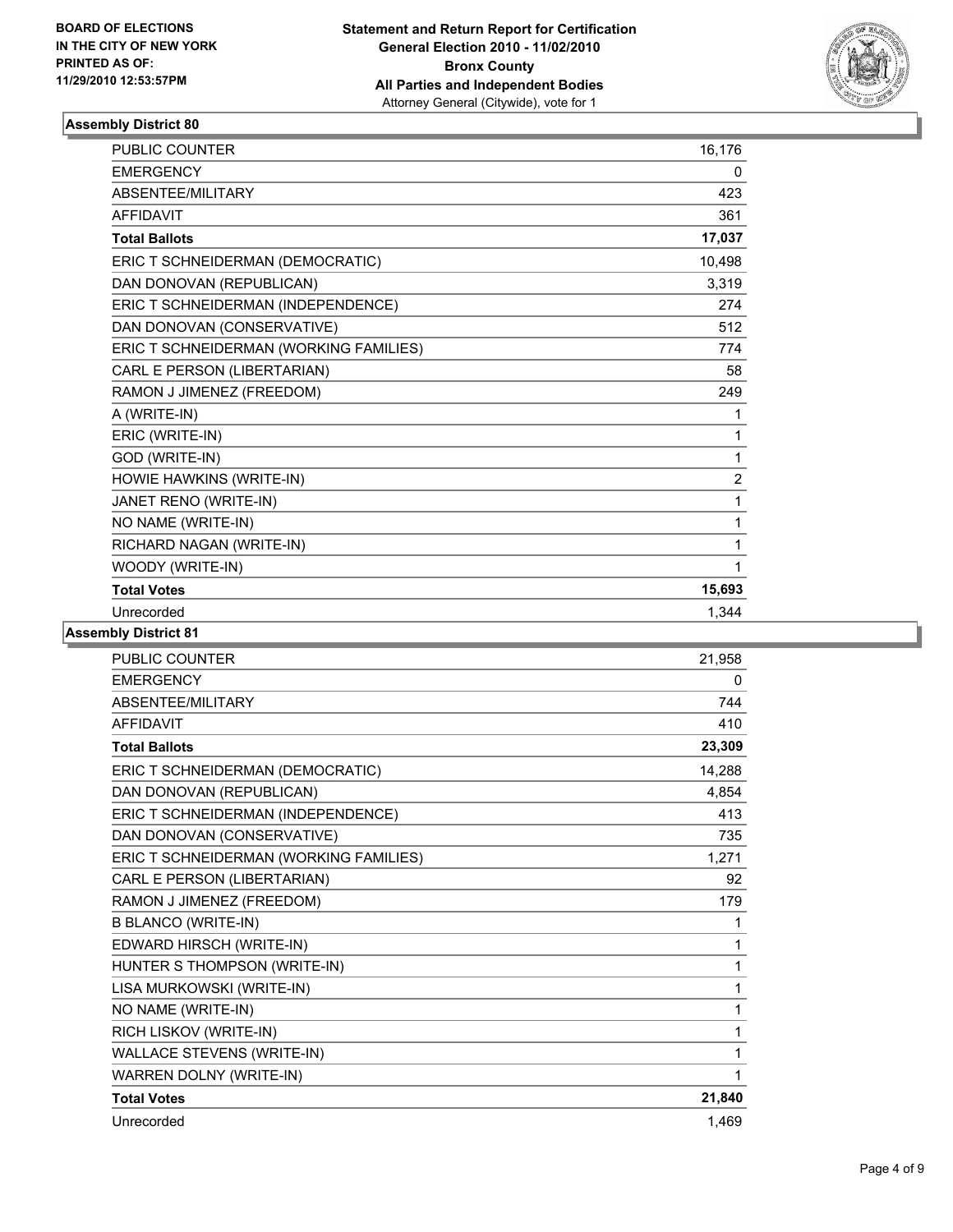

| PUBLIC COUNTER                         | 24,399         |
|----------------------------------------|----------------|
| <b>EMERGENCY</b>                       | 0              |
| ABSENTEE/MILITARY                      | 559            |
| <b>AFFIDAVIT</b>                       | 360            |
| <b>Total Ballots</b>                   | 25,389         |
| ERIC T SCHNEIDERMAN (DEMOCRATIC)       | 15,096         |
| DAN DONOVAN (REPUBLICAN)               | 5,335          |
| ERIC T SCHNEIDERMAN (INDEPENDENCE)     | 412            |
| DAN DONOVAN (CONSERVATIVE)             | 1,001          |
| ERIC T SCHNEIDERMAN (WORKING FAMILIES) | 1,261          |
| CARL E PERSON (LIBERTARIAN)            | 76             |
| RAMON J JIMENEZ (FREEDOM)              | 356            |
| A (WRITE-IN)                           | 1              |
| <b>GAY MARRIAGE (WRITE-IN)</b>         | 1              |
| ISH PEE PEE (WRITE-IN)                 | 1              |
| KARL MARX (WRITE-IN)                   | 1              |
| NO NAME (WRITE-IN)                     | $\overline{2}$ |
| <b>Total Votes</b>                     | 23,543         |
| Unrecorded                             | 1,846          |

| PUBLIC COUNTER                         | 18,367 |
|----------------------------------------|--------|
| <b>EMERGENCY</b>                       | 0      |
| ABSENTEE/MILITARY                      | 333    |
| <b>AFFIDAVIT</b>                       | 428    |
| <b>Total Ballots</b>                   | 19,167 |
| ERIC T SCHNEIDERMAN (DEMOCRATIC)       | 16,174 |
| DAN DONOVAN (REPUBLICAN)               | 620    |
| ERIC T SCHNEIDERMAN (INDEPENDENCE)     | 172    |
| DAN DONOVAN (CONSERVATIVE)             | 140    |
| ERIC T SCHNEIDERMAN (WORKING FAMILIES) | 768    |
| CARL E PERSON (LIBERTARIAN)            | 31     |
| RAMON J JIMENEZ (FREEDOM)              | 216    |
| <b>IJEOMA ONYEKURIE (WRITE-IN)</b>     | 1      |
| JAMES GILLMORE (WRITE-IN)              | 1      |
| JIMMY MCMILLAN (WRITE-IN)              | 1      |
| <b>Total Votes</b>                     | 18,124 |
| Unrecorded                             | 1,043  |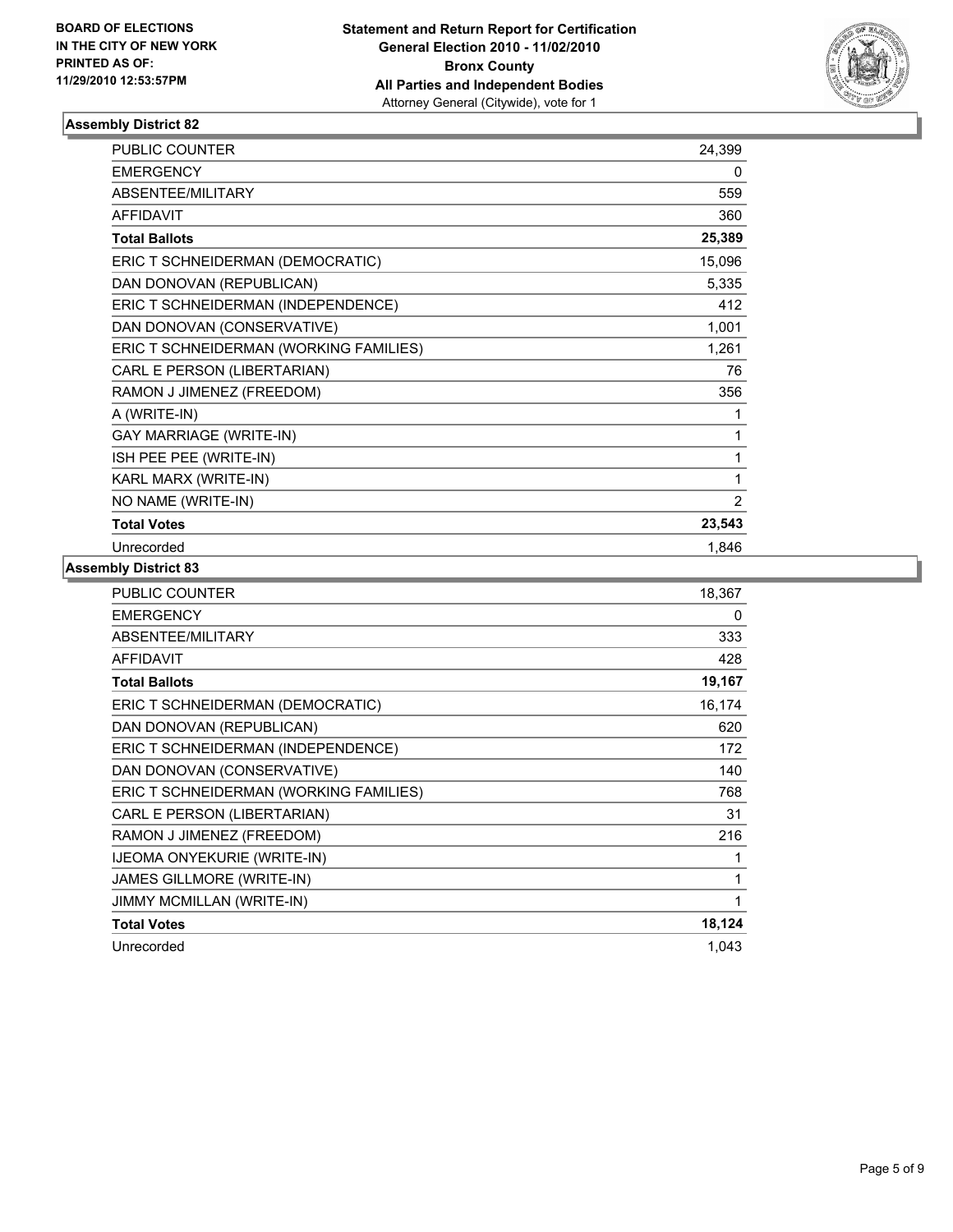

| <b>PUBLIC COUNTER</b>                  | 13,390 |
|----------------------------------------|--------|
| <b>EMERGENCY</b>                       | 0      |
| ABSENTEE/MILITARY                      | 105    |
| <b>AFFIDAVIT</b>                       | 297    |
| <b>Total Ballots</b>                   | 13,818 |
| ERIC T SCHNEIDERMAN (DEMOCRATIC)       | 10,858 |
| DAN DONOVAN (REPUBLICAN)               | 514    |
| ERIC T SCHNEIDERMAN (INDEPENDENCE)     | 94     |
| DAN DONOVAN (CONSERVATIVE)             | 107    |
| ERIC T SCHNEIDERMAN (WORKING FAMILIES) | 355    |
| CARL E PERSON (LIBERTARIAN)            | 31     |
| RAMON J JIMENEZ (FREEDOM)              | 238    |
| NO NAME (WRITE-IN)                     | 4      |
| RN (WRITE-IN)                          | 1      |
| SEAN LOFFE (WRITE-IN)                  | 1      |
| <b>Total Votes</b>                     | 12,203 |
| Unrecorded                             | 1,615  |

| PUBLIC COUNTER                         | 13,355 |
|----------------------------------------|--------|
| <b>EMERGENCY</b>                       | 0      |
| ABSENTEE/MILITARY                      | 137    |
| <b>AFFIDAVIT</b>                       | 308    |
| <b>Total Ballots</b>                   | 13,820 |
| ERIC T SCHNEIDERMAN (DEMOCRATIC)       | 11,023 |
| DAN DONOVAN (REPUBLICAN)               | 541    |
| ERIC T SCHNEIDERMAN (INDEPENDENCE)     | 133    |
| DAN DONOVAN (CONSERVATIVE)             | 80     |
| ERIC T SCHNEIDERMAN (WORKING FAMILIES) | 413    |
| CARL E PERSON (LIBERTARIAN)            | 30     |
| RAMON J JIMENEZ (FREEDOM)              | 253    |
| HARRY D'AGUSTINO (WRITE-IN)            | 1      |
| JAMES RENCLIER (WRITE-IN)              | 1      |
| JIMMY MCMILLAN (WRITE-IN)              | 1      |
| MARK DUNLEA (WRITE-IN)                 | 1      |
| <b>Total Votes</b>                     | 12,477 |
| Unrecorded                             | 1,343  |
|                                        |        |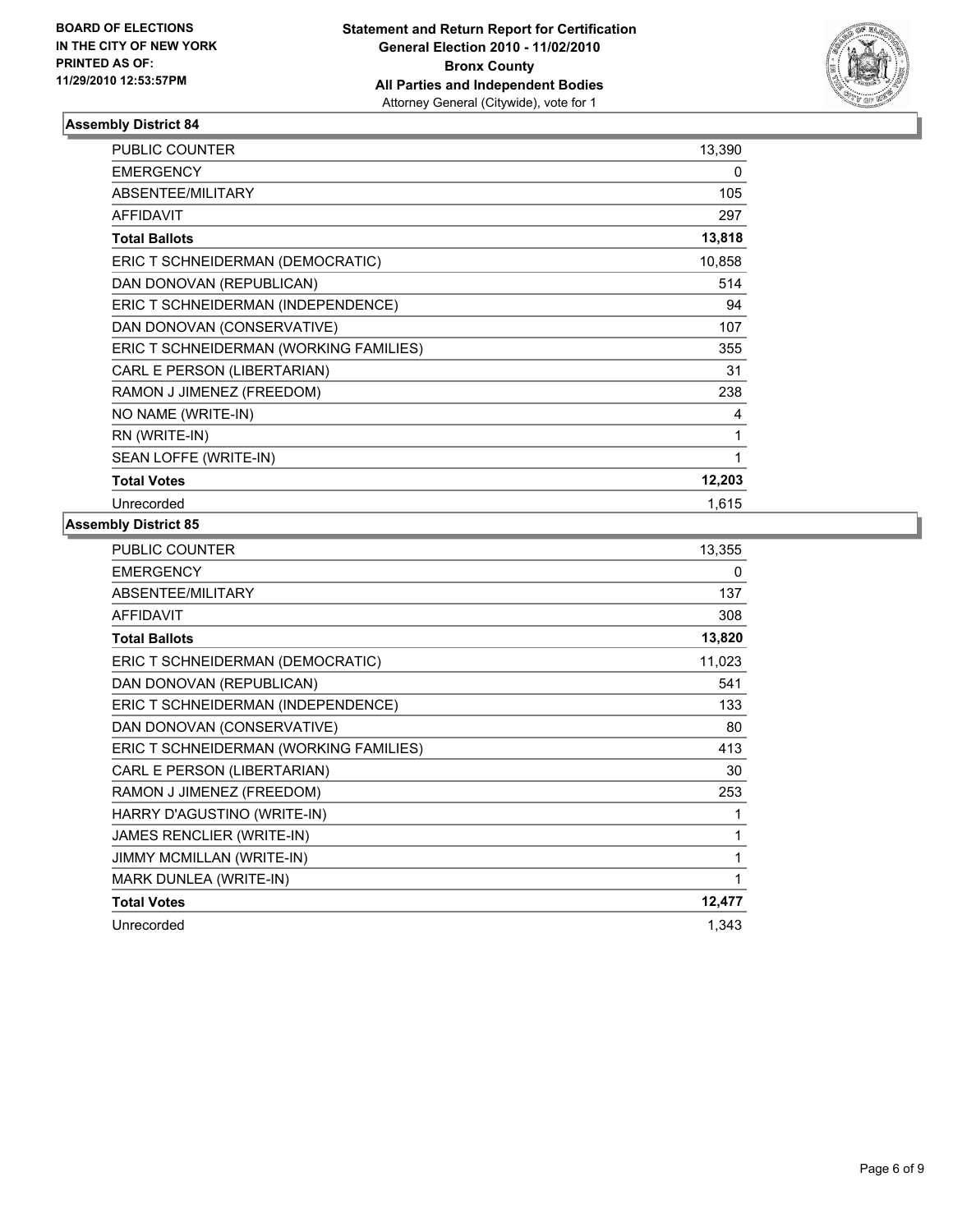

| <b>PUBLIC COUNTER</b>                  | 10,519 |
|----------------------------------------|--------|
| <b>EMERGENCY</b>                       | 0      |
| ABSENTEE/MILITARY                      | 106    |
| <b>AFFIDAVIT</b>                       | 420    |
| <b>Total Ballots</b>                   | 11,073 |
| ERIC T SCHNEIDERMAN (DEMOCRATIC)       | 8,054  |
| DAN DONOVAN (REPUBLICAN)               | 390    |
| ERIC T SCHNEIDERMAN (INDEPENDENCE)     | 110    |
| DAN DONOVAN (CONSERVATIVE)             | 92     |
| ERIC T SCHNEIDERMAN (WORKING FAMILIES) | 1,076  |
| CARL E PERSON (LIBERTARIAN)            | 29     |
| RAMON J JIMENEZ (FREEDOM)              | 186    |
| NO NAME (WRITE-IN)                     | 2      |
| VOID (WRITE-IN)                        | 2      |
| <b>Total Votes</b>                     | 9,941  |
| Unrecorded                             | 1.132  |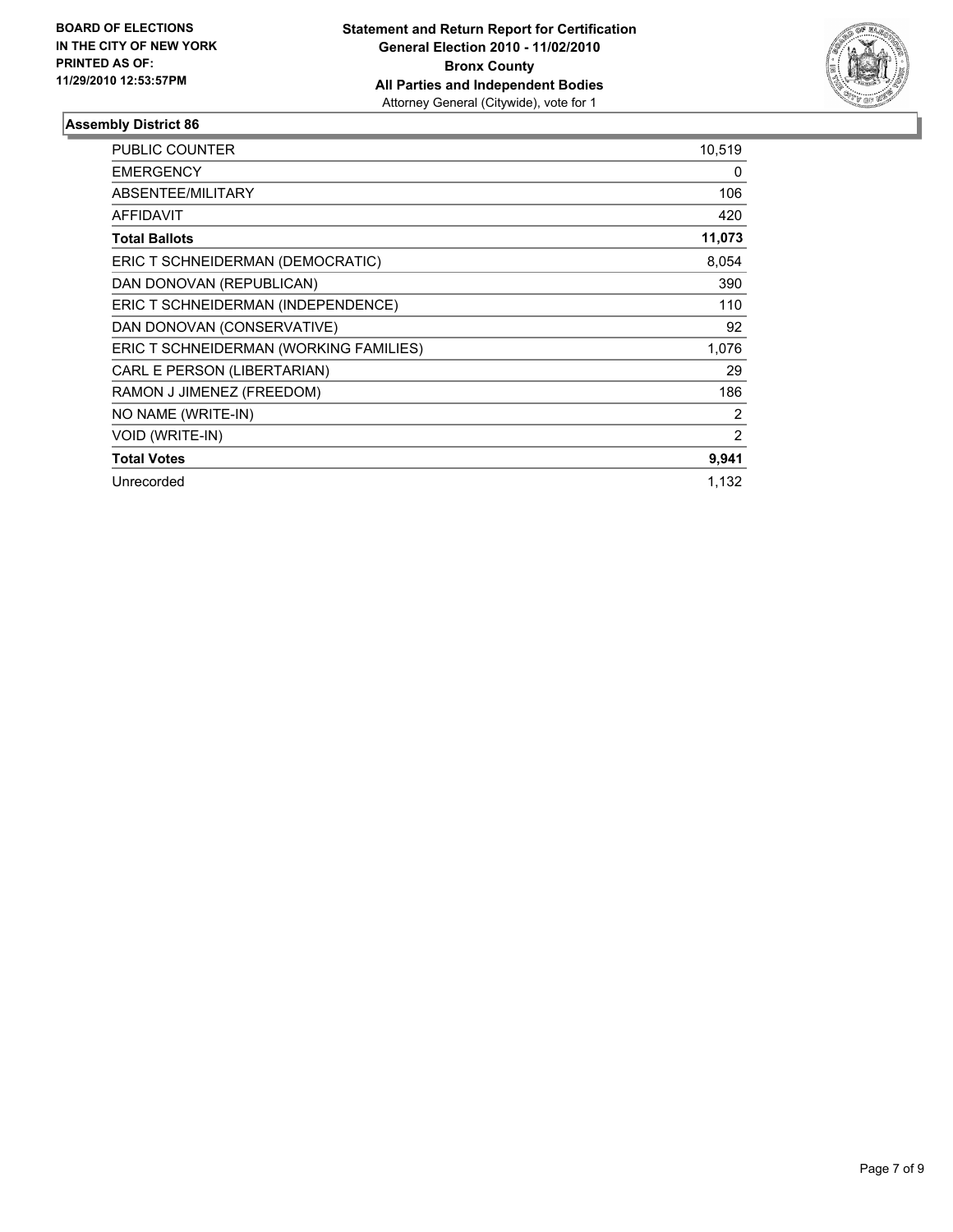

#### **Total for Attorney General (Citywide) - Bronx County**

| <b>PUBLIC COUNTER</b>                  | 174,454      |
|----------------------------------------|--------------|
| <b>EMERGENCY</b>                       | 0            |
| ABSENTEE/MILITARY                      | 3,204        |
| AFFIDAVIT                              | 4,105        |
| <b>Total Ballots</b>                   | 182,356      |
| ERIC T SCHNEIDERMAN (DEMOCRATIC)       | 132,350      |
| DAN DONOVAN (REPUBLICAN)               | 18,521       |
| ERIC T SCHNEIDERMAN (INDEPENDENCE)     | 2,152        |
| DAN DONOVAN (CONSERVATIVE)             | 3,200        |
| ERIC T SCHNEIDERMAN (WORKING FAMILIES) | 7,958        |
| CARL E PERSON (LIBERTARIAN)            | 510          |
| RAMON J JIMENEZ (FREEDOM)              | 2,667        |
| A (WRITE-IN)                           | 3            |
| ALIYEH WILLIAMS (WRITE-IN)             | 1            |
| <b>B BLANCO (WRITE-IN)</b>             | 1            |
| BONNIE MARIE POINTER (WRITE-IN)        | 1            |
| CARL E PERSON (WRITE-IN)               | 1            |
| CARL MCCALL (WRITE-IN)                 | 1            |
| EDWARD HIRSCH (WRITE-IN)               | 1            |
| ERIC (WRITE-IN)                        | 1            |
| ETERNAL FATHER & LORD (WRITE-IN)       | $\mathbf{1}$ |
| <b>GAY MARRIAGE (WRITE-IN)</b>         | 1            |
| GOD (WRITE-IN)                         | 1            |
| HARRY D'AGUSTINO (WRITE-IN)            | 1            |
| HOWIE HAWKINS (WRITE-IN)               | 2            |
| HUNTER S THOMPSON (WRITE-IN)           | 1            |
| IJEOMA ONYEKURIE (WRITE-IN)            | 1            |
| ISH PEE PEE (WRITE-IN)                 | 1            |
| JAMES GILLMORE (WRITE-IN)              | 1            |
| JAMES RENCLIER (WRITE-IN)              | $\mathbf{1}$ |
| JANET RENO (WRITE-IN)                  | 1            |
| JIMMY MCMILLAN (WRITE-IN)              | 2            |
| KARL MARX (WRITE-IN)                   | 1            |
| LISA MURKOWSKI (WRITE-IN)              | 1            |
| MARK DUNLEA (WRITE-IN)                 | 1            |
| ME (WRITE-IN)                          | 1            |
| NO NAM (WRITE-IN)                      | 1            |
| NO NAME (WRITE-IN)                     | 25           |
| RICH LISKOV (WRITE-IN)                 | 1            |
| RICHARD NAGAN (WRITE-IN)               | 1            |
| RN (WRITE-IN)                          | 1            |
| SEAN LOFFE (WRITE-IN)                  | 1            |
| VOID (WRITE-IN)                        | 2            |
| WALLACE STEVENS (WRITE-IN)             | 1            |
| WARREN DOLNY (WRITE-IN)                | 1            |
| WOODY (WRITE-IN)                       | 1            |